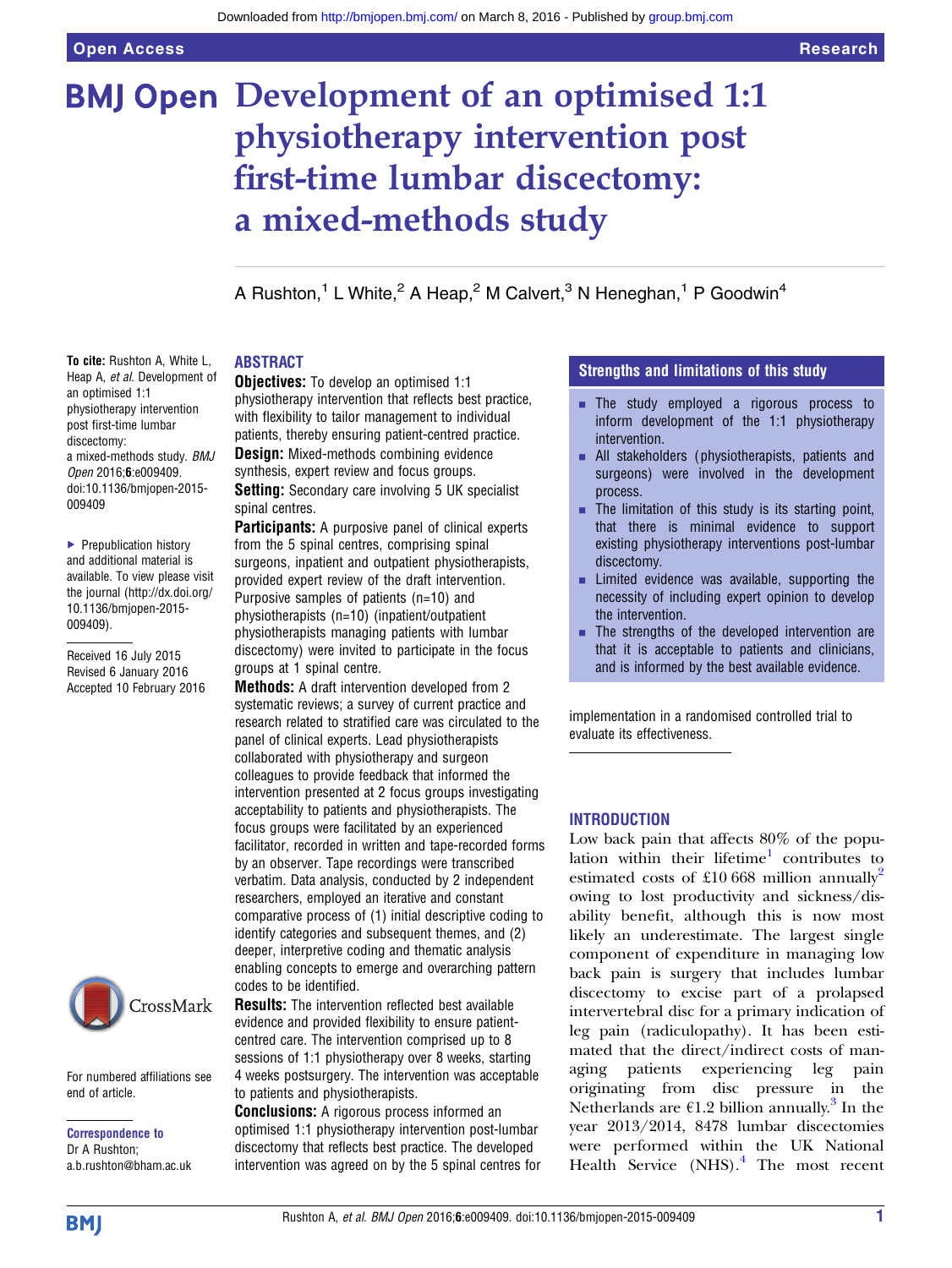data estimate 12 000 operations per year in the Netherlands<sup>[5](#page-5-0)</sup> and 287 122 in the USA.<sup>[6](#page-5-0)</sup> Lumbar discectomy is considered an effective surgical procedure, with reported success rates of 46–75% at 6–8 weeks, and 78– 95% at 1–2 years postsurgery,<sup>7</sup> although varied definitions of success contribute to the variability of defined rates.

The mean age of patients undergoing surgery is  $45$  $45$  years<sup>4</sup> and most patients are therefore working. The literature suggests that only 70% are fit to return to work 12 months after surgery,<sup>8</sup> with  $30-70\%$  experiencing residual pain, $\frac{9}{2}$  $\frac{9}{2}$  $\frac{9}{2}$  and  $3-12\%$  patients requiring further surgery.<sup>[10](#page-5-0)</sup> In the UK, in 2013/2014, 1164 (approximately 14%) revision operations were performed.[4](#page-5-0) Compounding this, the mean hospital stay for first-time lumbar discectomy has reduced considerably from 6.6  $(1999/2000)$  to 2.3 days  $(2013/2014),<sup>4</sup>$  $(2013/2014),<sup>4</sup>$  $(2013/2014),<sup>4</sup>$  limiting the opportunity for inpatient postoperative advice and rehabilitation. Outpatient postoperative rehabilitation is therefore a key issue.

In a UK audit of spinal surgeons $11$  and a survey of physiotherapy management post-lumbar discectomy,<sup>[12](#page-5-0)</sup> postoperative advice and rehabilitation was variable. McGregor *et al*<sup>[11](#page-5-0)</sup> found, for example, that advice to avoid sitting postoperatively ranged from 2 to 42 days, and that 55% surgeons referred patients routinely for physiotherapy postdischarge. Williamson et  $al^{12}$  $al^{12}$  $al^{12}$  found that individualised (1:1) outpatient physiotherapy was provided for all patients routinely in 44% of spinal centres; and that in a further 46% centres, patients were seen by physiotherapists only if they were experiencing residual problems. Content and advice of physiotherapy provided was variable; for example, the number of sessions ranged from 1 to 20, and a wide range of type of exercises were advocated. The surveys highlighted the need for research to optimise rehabilitation for this patient group.

Our systematic review<sup>[13](#page-5-0)</sup> investigated the effectiveness of all physiotherapy outpatient interventions post first single-level lumbar discectomy. Most trials involved group rehabilitation, with three trials investigating 1:1 physiotherapy management, reflective of current prac-tice<sup>[12](#page-5-0)</sup> in several countries including the UK. Of the n=16 included trials, only 1 was assessed as low risk of bias. Overall, we found inconclusive evidence for the effectiveness of outpatient physiotherapy post first lumbar discectomy. Some evidence suggested that physiotherapy improved disability, with a potential benefit of more intensive intervention; and weak evidence suggested improved movement and physical impairment, all in the short term (12 weeks postsurgery).

A recently updated Cochrane systematic review investigated the effectiveness of all rehabilitation programmes (including physiotherapy) post-lumbar disc surgery.<sup>7</sup> Of the included trials (n=22), 10 were assessed as low risk of bias. Through limited statistical pooling, a potential positive effect of exercise on pain and function was demonstrated, with very low/low quality evidence

supporting high-intensity over low-intensity exercise programmes in the short term (12 weeks postsurgery). Other key findings were that rehabilitation programmes starting immediately after surgery were no more effective than control; low/very low quality evidence supported no differences between programmes starting 4–6 weeks after surgery; and low-quality evidence supported physiotherapy starting at 4–6 weeks compared with no treatment or education only. This review updated Ostelo et als review<sup>[14](#page-5-0)</sup> that included n=14 trials and had previously found low-to-moderate evidence supporting the effectiveness of exercise as being more effective than no treatment, and high-intensity exercises as being more effective than low-intensity exercises for pain and improved physical impairment.

There is minimal evidence to support existing physiotherapy interventions post-lumbar discectomy. The systematic reviews indicate the need for further evidence. In addition, substantial heterogeneity in treatment effects could be explained by variation in the quality, administration and components of interventions, illustrated by the documented variability in management and advice. $11^{11}$   $2$  An adequately powered low risk of bias trial is required to identify whether 1:1 physiotherapy is more effective than education alone, and whether it would be a cost-effective use of resources. However, prior to planning a trial, the best practice 1:1 physiotherapy intervention required development to provide an optimised intervention in terms of timing, number of treatment sessions and content.

#### **Objective**

To develop an optimised 1:1 physiotherapy intervention that reflects best practice, with flexibility to tailor management to individual patients thereby ensuring patientcentred practice, in line with Medical Research Council (MRC) guidance regarding the development and evaluation of complex interventions.[15](#page-5-0)

#### **METHODS**

#### **Design**

Mixed-methods sequential design combining evidence synthesis, expert review and focus groups.

#### Process for development of intervention

The intervention was developed in 2012 and agreed on by the research team, clinical experts and spinal surgeons at five UK specialist spinal centres (planned sites for future trial: University Hospitals Birmingham NHS Foundation Trust, Salford Royal NHS Foundation Trust, Royal Liverpool and Broadgreen University Hospitals NHS Trust, Newcastle upon Tyne Hospitals NHS Foundation Trust, The Robert Jones and Agnes Hunt Orthopaedic and District Hospital NHS Trust), outpatient department physiotherapists, and users (patients and carers) through the following stages.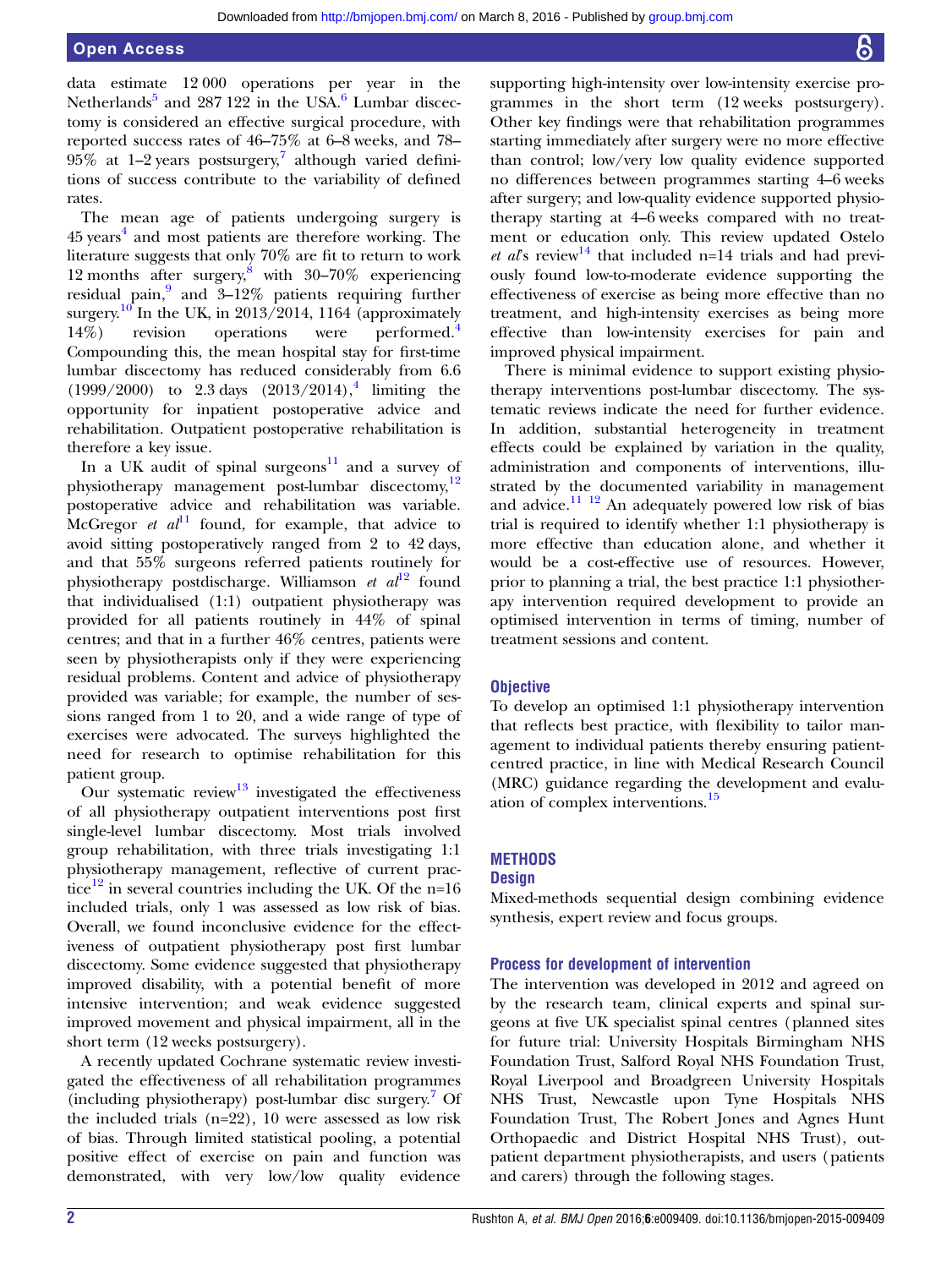#### Stage 1

A draft intervention was developed by the research team using the existing evidence<sup>[15](#page-5-0)</sup> from the two systematic reviews and survey of current practice for lumbar discectomy, and research related to stratified care:

- $\triangleright$  Ostelo *et al*<sup>[14](#page-5-0)</sup> explored literature to May 2007, investigating active rehabilitation programmes aimed at functional restoration, including supervised exercise therapy, functional restoration programmes and rehabilitation-orientated approaches in rehabilitation medicine. This review excluded interventions solely targeting pain relief, or improvement of physical outcomes of strength or flexibility, that reflect aspects of 1:1 physiotherapy intervention.
- $\blacktriangleright$  Rushton *et al*<sup>[13](#page-5-0)</sup> explored literature to December 2009 investigating all physiotherapy outpatient management approaches, including 1:1 physiotherapy intervention.
- $\blacktriangleright$  Williamson *et al*,<sup>[12](#page-5-0)</sup> in a UK survey, explored current practice for managing patients post-lumbar discectomy using a total population sample of physiotherapists working in spinal centres.
- $\blacktriangleright$  Hill *et al*<sup>[16](#page-5-0)</sup> developed the validated STarT back tool that is intended to screen patients with low back pain in a primary care context, to enable subgrouping of patients regarding their risk of poor outcome (persistent disability).

Through research team discussion (involving all authors), the evidence was synthesised and key research findings (conclusions from included literature in the context of risk of bias to ensure rigour) to inform clinical practice were extracted to produce an initial draft intervention. The draft intervention consisted of underlying principles for the intervention (key findings from systematic reviews and research related to stratified care) and specific content detailing possible physiotherapy treatments (key findings from surveys of current practice). The draft intervention was further discussed and revised by the research team to produce an agreed version for clinical expert review.

#### Stage 2

The draft intervention was circulated to the clinical experts (clinical specialist physiotherapists and surgeons with expertise in managing patients pre- and postlumbar discectomy) at five spinal centres for their review and comments. The experts were asked to liaise with their spinal surgeons to discuss the intervention and its potential implementation. The feedback from clinical experts and surgeons was integrated into the proposed intervention through subsequent drafts by the research team.

#### Stage 3

Two (patients and physiotherapists) focus groups $17$  took place at one clinical site (University Hospitals Birmingham NHS Foundation Trust), to discuss the draft intervention and its potential for implementation as a framework for clinical decision-making. The key objective of the focus groups was to evaluate acceptability of the evidence-based intervention. Questions to prompt consideration of acceptability included: What do you like about it? Is there anything that you do not like about it? Would you have found it helpful? Can it be improved? Any other thoughts? Participants in the physiotherapist focus group comprised physiotherapists treating patients following lumbar discectomy. Participants in the patient focus group were all users, including patients who had received lumbar discectomy surgery and their carers. Participants were approached by a Trust physiotherapist.

The focus groups started by the agreement of established ground rules and gaining written informed consent. An overview of the proposed physiotherapy intervention was presented and time was given for participants to review the intervention; the intervention was discussed and key points agreed on before summarising the discussion and closing the group. The focus groups were facilitated by an experienced facilitator (AR), recorded in written and tape-recorded forms by an observer (Christine Wright), with a patient on the study team assisting the participants throughout. The tape recordings were transcribed verbatim. Data analysis was initially conducted independently by two researchers (AR/CW) using an iterative process of initial descriptive coding to identify categories and subsequent themes. Deeper interpretive coding and thematic analysis followed, enabling concepts to emerge and overarching pattern codes to be identified.<sup>[18](#page-5-0)</sup> The two independent analyses were brought together through discussion of overarching patterns that reconciled any differences. Constant comparison was used throughout the analytic process permitting exploration of deviant/negative experiences.<sup>[19](#page-5-0)</sup> Rigour was ensured through attention to key issues, for example, potential researcher bias, and the recorder maintaining a summary of the focus group dynamics and therefore any potential influence on participant responses. Amendments were made to the intervention based on these findings.

#### Stage 4

The final intervention was circulated through email to the clinical experts at the five spinal centres for any final comments, and their agreement was sought regarding the acceptability of the intervention for implementation as part of a future clinical trial to assess effectiveness of the developed intervention of 1:1 physiotherapy management post first lumbar discectomy.

#### Participants in the expert review stages

A purposive panel of clinical experts was selected at five spinal centres to ensure that those with an expert knowledge of the problem were included, that is, spinal surgeons (orthopaedic and neurosurgeons), and inpatient and outpatient physiotherapists with experience in managing patients pre- and post-lumbar discectomy. A letter,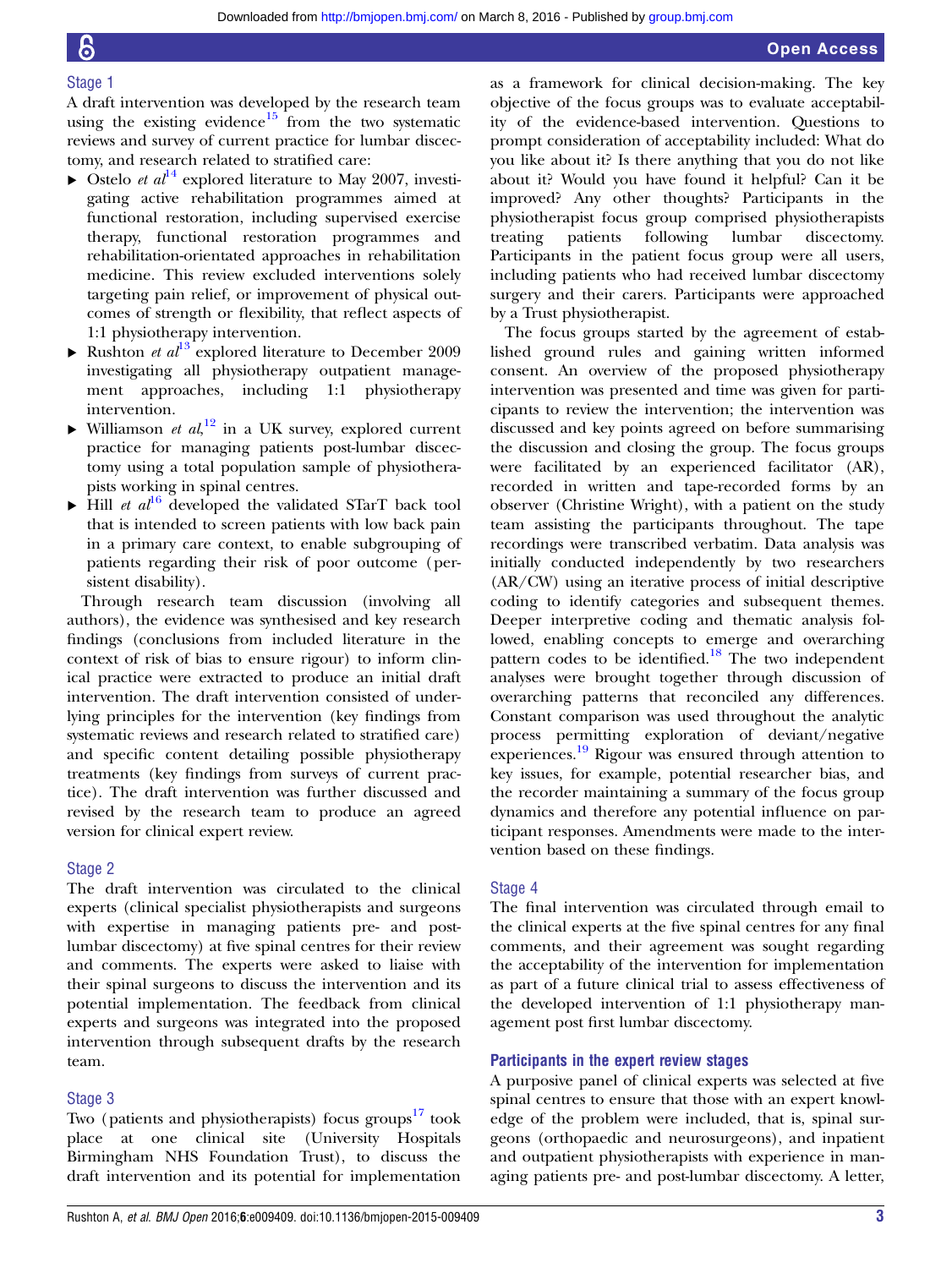<span id="page-3-0"></span>participant information sheet and questionnaire were sent to the lead physiotherapist at each site. The sites were part of a collaboration planning to participate as sites for the future trial. The lead physiotherapist collaborated with physiotherapy and surgeon colleagues to inform their response. Consent was assumed by way of returned feedback to the researcher by post or email. Non-responders were reminded twice by either email or telephone.

#### Participant focus groups

A purposive sample of patients who had experienced lumbar discectomy surgery within the previous 6 months (n=10) was identified at one spinal centre by a Trust physiotherapist and invited to participate in a focus group (purposive for male, female, varied cultural backgrounds and ages across patients). A participant information sheet was forwarded to each patient along with details of the location, timing and purpose of the focus group. A purposive sample of physiotherapists (n=10; including inpatient and outpatient physiotherapists managing patients with lumbar discectomy) was invited to participate in the focus group at one spinal centre.

#### FINDINGS

#### Stage 1

Principles guiding the development of the intervention were informed by the literature.<sup>[13 14](#page-5-0)</sup> The initial draft of the intervention reflected a framework of the best available evidence but also provided flexibility of the intervention to ensure patient-centred practice. Content encompassed the following components: education, advice, mobility exercises, core stability exercises, a progressive approach to exercise and encouragement of early return to work and activity.<sup>12</sup> It was defined that patients would attend up to eight physiotherapy sessions over a period of up to 8 weeks (to allow for patient choice and variations in practice across sites), starting at approximately 4 weeks postsurgery to provide optimal care. $12-14$  $12-14$  The 1:1 physiotherapy would be delivered in line with current research advocating a targeted approach to treatment basing treatment decisions on data and clinical reasoning regarding the individual patient.

#### Stage 2

All participants were in agreement with the principles and content of the intervention. Key changes made at this stage based on feedback were related to the usability of the framework in practice. The formatting was adapted to enable easy completion in busy clinical practice, and a problem list format was employed to structure the record of treatment.

#### Stage 3

Patients (n=5 from the n=10 invited patients) from one spinal centre participated in the patient focus group.

Inpatient and outpatient physiotherapists (n=10) currently managing postdiscectomy patients at the same spinal centre participated in the physiotherapist focus group. Changes to the intervention following the focus groups are detailed in boxes 1 and [2](#page-4-0). Patients and physiotherapists were broadly in agreement with the intervention, with few suggested additions to the guiding principles and specific content.

#### Stage 4

Following circulation to the experts at the five spinal centres, no further changes were proposed and all centres confirmed that the finalised intervention (see online supplementary appendix A) would be acceptable for implementation in practice, in terms of value, completion of the treatment record and timing of delivering the intervention. The evidence-based intervention constitutes an optimised 1:1 physiotherapy intervention with the inherent flexibility to enable physiotherapists to tailor management to individual patients, thereby ensuring patient-centred practice. The intervention consists of underlying principles for the intervention, definition of a problem list and specific physiotherapy treatments linked to potential identified problems.

#### **DISCUSSION**

Physiotherapy management is a complex intervention; that is, it has several interacting components and is tailored to the individual patient through a physiotherapist's clinical reasoning process, and is varied in its design (eg, addressing physical and psychosocial aspects), delivery and local application. $15$  An essential component of reporting a trial of a complex intervention is being able to describe the components of the intervention and to provide a rationale for their inclusion. For the postdiscectomy population, there was a necessity to develop a physiotherapy intervention reflective of best practice in the UK NHS that was based on

#### **Box 1** Changes to physiotherapy intervention following a focus group with patients

- ▸ Ensure that instructions clarify that the patient assessment comes first
- ▸ Insert a section at the end of the document to summarise 'exactly where the patient is at discharge and what they have been advised to do'
- ▸ At last visit, physiotherapist to reinforce that further support would be via a general practitioner (GP)
- ▸ Information in the sections from the 'reduced knowledge to enable self-management' and 'pain' would be useful in the booklet (an associated patient leaflet intervention)—linked to timescales/timelines, for example, expectations of flare-ups and how to manage them, taking painkillers, role of GP
- ▸ Include information such as how to manage 'drop foot' within physiotherapy aspects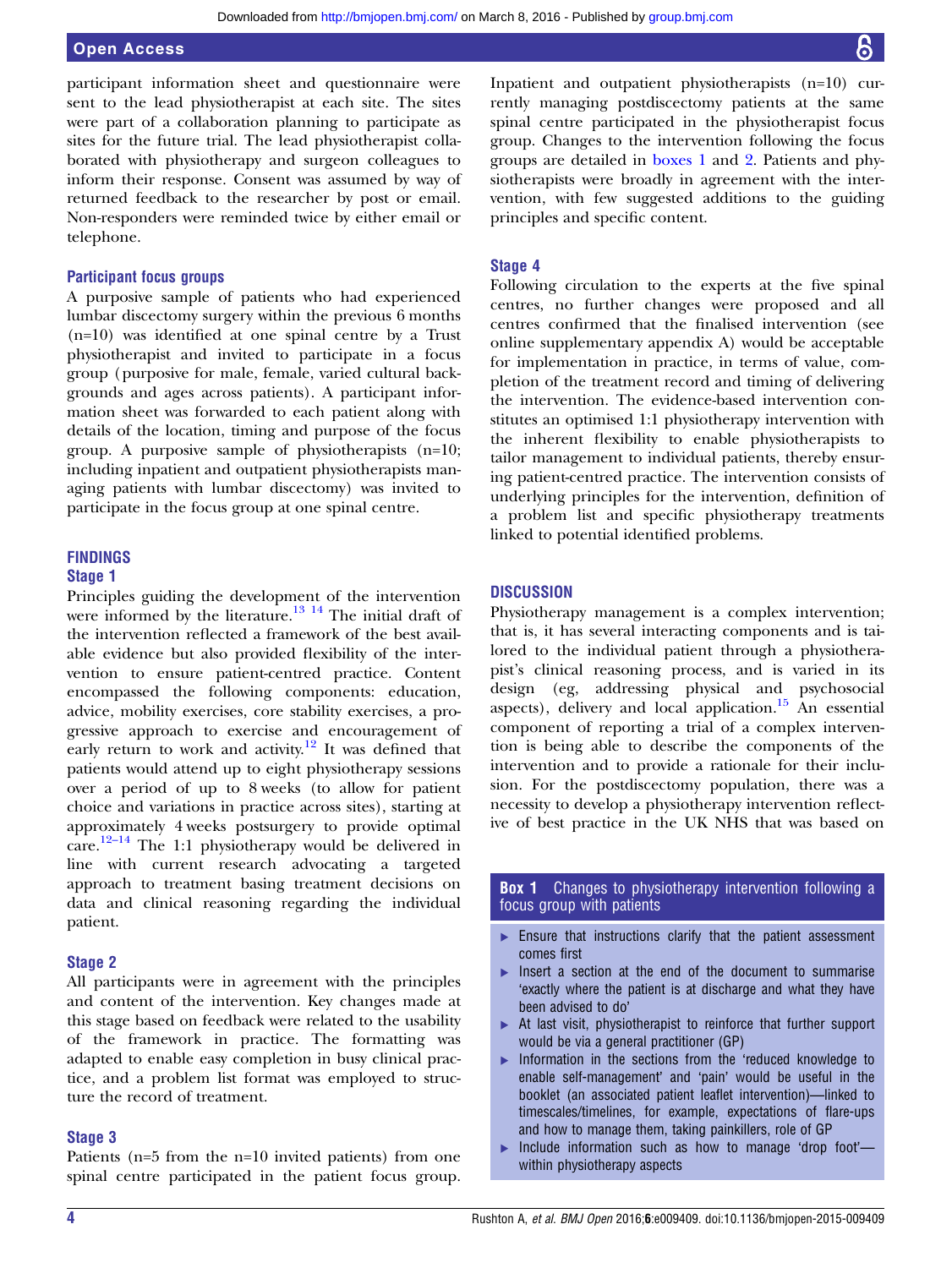#### <span id="page-4-0"></span>**Box 2** Changes to physiotherapy intervention following focus group with physiotherapists

- ▸ Review the phrase 'guided discovery'
- In the guiding principles, reword for clarity of 'increasing intensity' and 'progressive' as two distinct points. Integrate footnote into the bullet points
- ▶ Add in liaison with surgical team/colleagues as an intervention where most appropriate
- ▸ Add in goal setting (general terms) under self-management problem
- $\triangleright$  Add in goal setting in a positive context to the guiding principles
- ▶ Stress form is to document what you HAVE done, NOT what you have to cover
- ▸ Emphasise that the list is covering everything you might want to use—but that you are unlikely to do everything
- $\blacktriangleright$  Put positives in the principles
- Problem list could change over the weeks; might need more than 5; include a sessions number when each problem is inserted in the list and when it is removed

best available evidence and addressed existing variability of practice.

The 1:1 physiotherapy intervention (online supplementary appendix A) has several interacting components, and is divided into two aspects. First, a list of guiding principles provides the basis for and guides the individual physiotherapist's decisions for goal setting, selecting treatment content, and deciding on dose and treatment progression. Most guiding principles were derived from the existing evidence. Patients attend up to eight sessions, over a period of up to 8 weeks (allowing patient choice and variations in practice), starting at approximately 4 weeks postsurgery to provide optimal care.<sup>[13 14](#page-5-0)</sup> Second, a table of dual purpose provides a  $(1)$ description of the intervention and (2) structure to enable physiotherapists to record the patient-specific delivered intervention. Individual treatments are informed by the physiotherapist's assessment of the individual patient and their identified problems, for example, pain or reduced range of movement, and were derived from a combination of the existing evidence and the focus groups [\(boxes 1 and 2](#page-3-0)). Physiotherapy decision-making is complex and many trial interventions fail to capture and describe these processes. Facilitating physiotherapists to base intervention decisions on their assessment findings enables an individually tailored intervention for each patient to ensure patient-centred care. From the assessment findings, the intervention guides the physiotherapist to formulate a physiotherapy diagnosis, to identify any reasons for exerting caution, and to define a problem list. The identified problem(s) then linked to possible physiotherapy treatment options. The intervention encompasses a range of treatment intervention options that physiotherapists can employ, including education, advice, mobility exercises, core stability exercises, a progressive approach to exercise and

encouragement of early return to work and activity. Finally, it incorporates flexibility for physiotherapists to tailor management to individual patients, thereby ensuring patient-centred practice, in line with MRC guidance for complex interventions.[15](#page-5-0)

The strengths of the developed intervention are that it is acceptable to patients and clinicians, and is informed by the best available evidence.<sup>[11](#page-5-0)–14</sup> This will discourage the use of treatments for which there is evidence of no effect. Although developed prior to the recently updated Cochrane review, $7$  the 1:1 intervention remains consistent with the best evidence. Acceptability to clinicians is important to ensure that the intervention can be delivered in a busy NHS department.

The strengths of this study are the rigorous process to inform development of the 1:1 physiotherapy intervention, and that all stakeholders (physiotherapists, patients and surgeons) were involved in the development process. The limitation is interestingly its starting point, that there is minimal evidence to support existing physiotherapy interventions post-lumbar discectomy and that limited evidence was therefore available to inform this intervention. This supports the necessity of including expert opinion to develop the intervention.

#### **CONCLUSIONS**

This paper has described a rigorous process to develop an evidence-based physiotherapy intervention postlumbar discectomy surgery that reflects best practice in a UK NHS clinical setting. The 1:1 physiotherapy intervention is being evaluated through an external pilot and feasibility study where a key aim will be to evaluate acceptability of the intervention and its components to patients. The trial was registered with ClinicalTrials.gov (ISRCTN33808269, assigned 10/12/2012).

#### Author affiliations

<sup>1</sup>School of Sport, Exercise and Rehabilitation Sciences, College of Life and Environmental Sciences, University of Birmingham, Birmingham, UK <sup>2</sup>Department of Physiotherapy, University Hospitals Birmingham NHS Foundation Trust, Queen Elizabeth Hospital, Queen Elizabeth Medical Centre, Birmingham, UK

<sup>3</sup>Primary Care Clinical Sciences, Institute of Applied Health Research, College of Medical and Dental Sciences, University of Birmingham, Birmingham, UK 4 Health Professions Department (Physiotherapy), Manchester Metropolitan University, Manchester, UK

Acknowledgements The authors thank Claire Littleford, patient user, who supported the running of the focus groups and initial stage of data analysis. Christine Wright, who supported study design and was the observer in the focus groups, prior to retirement.

Contributors AR and PG are senior lecturers in physiotherapy and NH is a lecturer in physiotherapy. MC is a professor of outcomes methodology. AH and LW are clinical specialists and extended scope practitioners working in spinal surgery. AR, PG, NH, AH and LW have long-standing professional interests in the rehabilitation of patients following spinal surgery, and all have a professional focus on musculoskeletal physiotherapy. AR, PG, AH and LW were responsible for the conception of the study. AR, MC, PG and NH were responsible for the design and methodology. AR was responsible for the data analysis. All authors have contributed to the study and have been involved in developing the content of the article. AR wrote the first draft of the paper and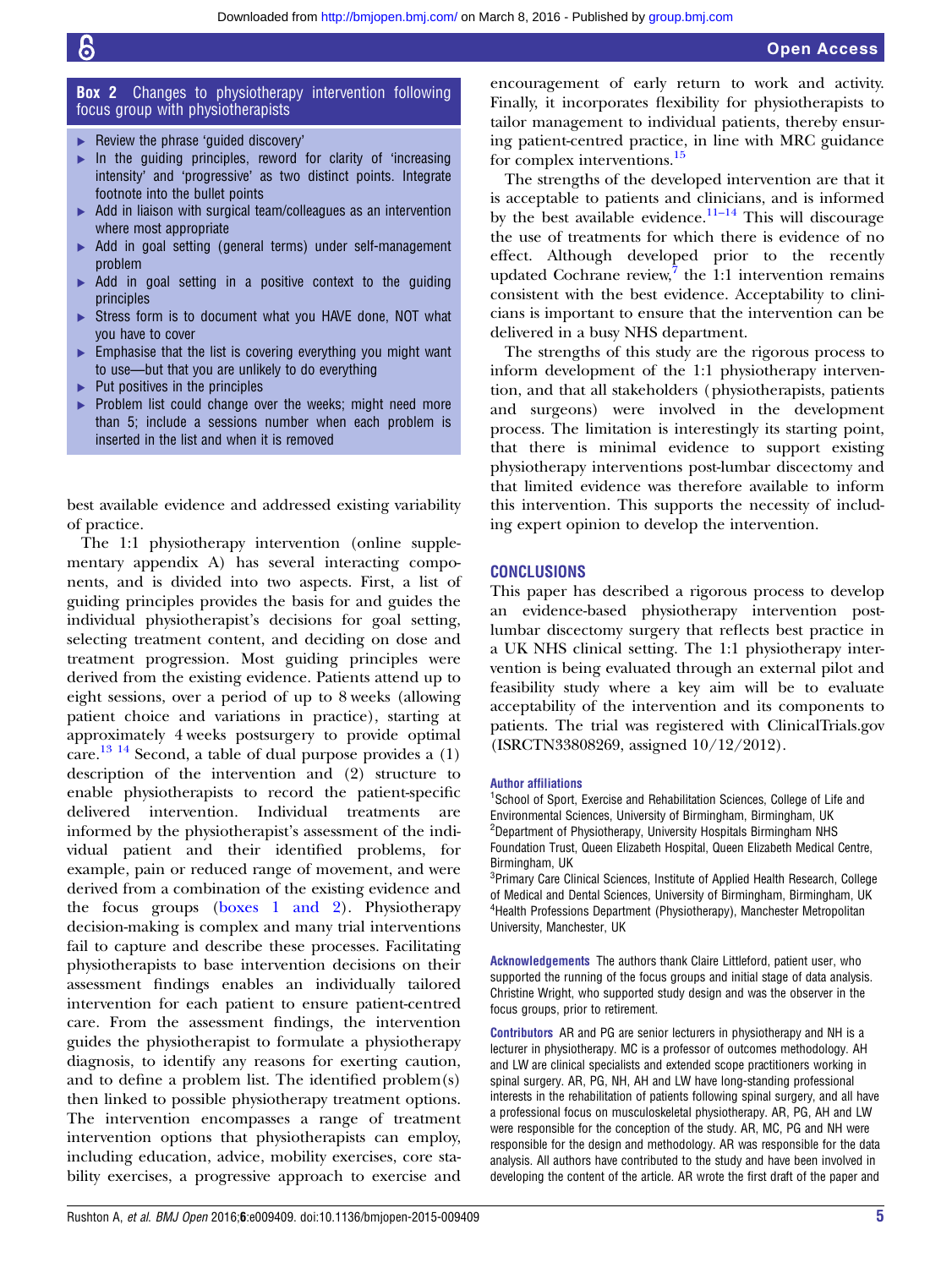<span id="page-5-0"></span>has worked with all authors reworking content into subsequent drafts. All authors gave final approval of the version to be published. AR is the guarantor.

Funding Queen Elizabeth Hospital Birmingham Charity, Birmingham, UK to support the costs of the focus groups ( project 17-3-780).

Competing interests None declared.

Ethics approval Ethical approval was obtained from the lead author's institution (ERN\_10–0474), as this developmental work constitutes therapy evaluation, not necessitating National Research Ethics Service approval as agreed on by the local Research Governance office.

Provenance and peer review Not commissioned; externally peer reviewed.

Data sharing statement No additional data are available.

Open Access This is an Open Access article distributed in accordance with the Creative Commons Attribution Non Commercial (CC BY-NC 4.0) license, which permits others to distribute, remix, adapt, build upon this work noncommercially, and license their derivative works on different terms, provided the original work is properly cited and the use is non-commercial. See: [http://](http://creativecommons.org/licenses/by-nc/4.0/) [creativecommons.org/licenses/by-nc/4.0/](http://creativecommons.org/licenses/by-nc/4.0/)

#### **REFERENCES**

- 1. WHO. WHO Technical Report Series. The burden of musculoskeletal conditions at the start of the new millennium. Geneva: World Health Organisation, 2003.
- 2. Maniadakis N, Gray A. The economic burden of low back pain in the UK. [Pain](http://dx.doi.org/10.1016/S0304-3959(99)00187-6) 2000;84:95-103.
- 3. HCN. Health Council of the Netherlands. Management of the lumbosacral radicular syndrome (sciatica). The Hague: Health Council of the Netherlands, 1999. Publication no. 1999/18.
- 4. HES online. All procedures and interventions 2013/14. 3 character. All procedures [V33].<http://www.hscic.gov.uk/hes> (accessed 3 Mar 2015).
- 5. van Beek E, Lemmens K, van Schooten G, et al. Reduceren van praktijkvariatie: budgettaire effecten van scherpere indicatiestelling. Reduceren van praktijkvariatie: budgettaire effecten van scherpere indicatiestelling. Breukelen: Plexus, 2010.
- 6. Sherman J, Cauthen J, Schoenberg D, et al. Economic impact of improving outcomes of lumbar discectomy. [Spine J](http://dx.doi.org/10.1016/j.spinee.2009.08.453) 2010;10:108–16.
- 7. Oosterhuis T, Costa LO, Maher CG, et al. Rehabilitation after lumbar disc surgery. [Cochrane Database Syst Rev](http://dx.doi.org/10.1002/14651858.CD003007.pub3) 2014;3:CD003007.
- 8. Donceel P, Du Bois M. Predictors for work incapacity continuing after disc surgery. [Scand J Work Health Environ](http://dx.doi.org/10.5271/sjweh.433) 1998;25:264–71.
- 9. Ostelo RW, Goossens ME, de Vet HC, et al. Economic evaluation of behavioural-graded activity program compared to physical therapy for patients following lumbar disc surgery. [Spine](http://dx.doi.org/10.1097/01.BRS.0000115130.42394.0B) 2004;29:615-22.
- 10. CBO. The lumbosacral radicular syndrome, Dutch Institute for Healthcare Improvement. Centraal Begeleidings Orgaan Report, 2008.
- 11. McGregor AH, Dicken B, Jamrozik K. National audit of post-operative management in spinal surgery. **[BMC Musculoskelet](http://dx.doi.org/10.1186/1471-2474-7-47)** [Disord](http://dx.doi.org/10.1186/1471-2474-7-47) 2006;7:47.
- 12. Williamson E, White L, Rushton A. A survey of post-operative management for patients following first time lumbar discectomy. [Eur Spine J](http://dx.doi.org/10.1007/s00586-006-0207-8) 2007;16:795–802.
- 13. Rushton A, Wright C, Goodwin P, et al. Physiotherapy rehabilitation post first lumbar discectomy: a systematic review and meta-analysis of randomised controlled trials. [Spine](http://dx.doi.org/10.1097/BRS.0b013e3181f0e8f8) 2011;36:E961-72.
- 14. Ostelo RW, Costa LO, Maher CG, et al. Rehabilitation after lumbar disc surgery. [Cochrane Database Syst Rev](http://dx.doi.org/10.1002/14651858.CD003007.pub2) 2008;(4):CD003007.
- 15. Craig P, Dieppe P, Macintyre S, et al. Developing and evaluating complex interventions: the new Medical Research Council guidance. [BMJ](http://dx.doi.org/10.1136/bmj.a1655) 2008;337:a1655.
- 16. Hill JC, Dunn KM, Lewis M, et al. A primary care back pain screening tool: identifying patient subgroups for initial treatment. [Arthritis Rheum](http://dx.doi.org/10.1002/art.23563) 2008;59:632–41.
- 17. Kitzinger J. Chapter 3 focus groups. In: Pope C, Mays N, eds. Qualitative research in health care. Blackwell Publishing. BMJ Books, 2006:21–31.
- 18. Miles M, Huberman A. Qualitative data analysis. London: Sage Publications, 1994.
- 19. Corbin J, Strauss A. Basics of qualitative research. 3rd edn. London: Sage, 2008.